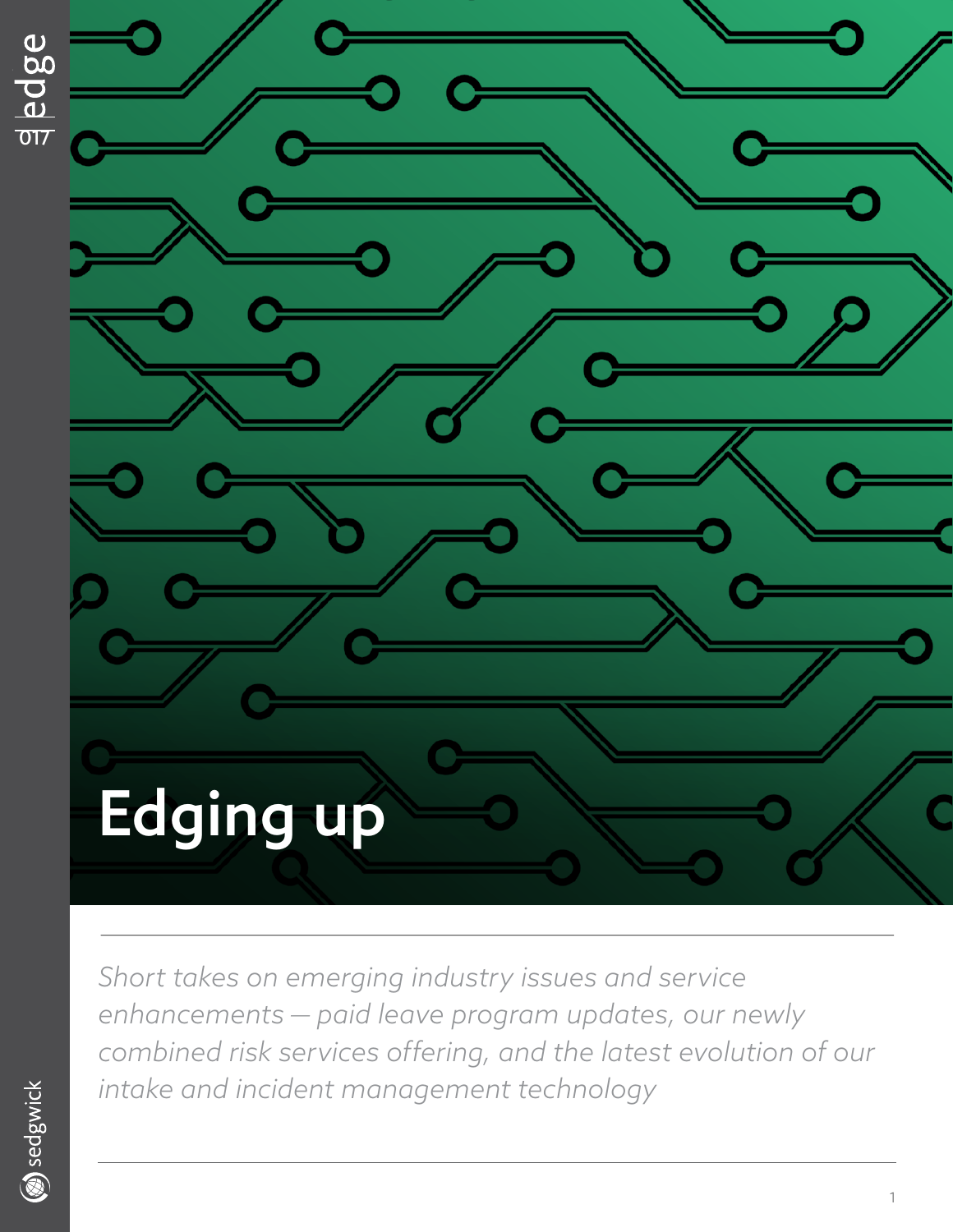# **Risk services update**

## BY **RICH WIRTH**

*senior vice president, specialty operations, Sedgwick*

Recently, Sedgwick combined its loss control, safety, ergonomics and OSHA recordkeeping services into a single risk services division. This consolidation enhances key service areas that help businesses reduce loss frequency and severity, lower the cost of risk and ensure safety compliance.

Our colleagues provide local, personalized loss control and risk management services and they have experience in all lines of coverage and virtually all industries. We help clients develop loss control strategies by completing a claims analysis, reviewing current and past claims, and providing cost/ impact solutions that align with their goals and initiatives. In addition, we provide risk assessments, consultative

services, underwriting surveys and commercial property assessments for our insurance clients.

We work with employers to help strengthen workplace safety efforts by assisting with program analysis, development, implementation and training. Key areas that we help with include on-site evaluations, accident investigations, and reviews of safety procedures and protocols. In addition, our ergonomics team can review work process design and complete workstation assessments to ensure employees are using the right tools in the right way to accomplish tasks. They can also evaluate work methods and recommend reasonable, reliable ways to improve employee health and productivity.

Another primary area we assist with is regulatory compliance. We provide recordkeeping and related reporting services to help employers comply with

the Occupational Safety and Health Administration's (OSHA) regulations and avoid penalties. Our proprietary application, viaOne OSHA, helps employers reduce their workload by automating much of the reporting process. Options include a basic viaOne OSHA version, which documents information such as time away from work and restricted duty descriptions, and an advanced version with additional features and full-service recordkeeping updates handled by our team.

Sedgwick website https://www.sedgwick.com/solutions/integrated-services#risk-services

Sedgwick provides risk services for single and multiple location employers, public entities, selfinsured groups, association and group captives, and insurance carriers and wholesalers. With our advanced technology, and experienced and knowledgeable colleagues, we create solutions for our clients that reduce their overall cost of risk. If you have questions or would like to learn more, please contact your client services director.

# **Enhanced intake and automated resolution platform introduced**

# CONTRIBUTORS:

**JASON LANDRUM** *global chief information officer, Sedgwick*

### **LEAH COOPER**

*managing director, global consumer technology, Sedgwick*

Sedgwick recently launched smart.ly, the latest evolution of our intake and incident management technology. This innovative, award-winning platform is designed to address a range of high-volume incidents or claim events. We introduced smart.ly, previously

known as global intake, after years of development and refinement to meet the needs of our clients and the marketplace. Smart.ly features a more illustrative, powerful and representative identity, reflecting how the global claims and incident intake process

has evolved.

Smart.ly integrates advanced technology behind the scenes so that the intake process is simple to the end user. Its intelligent capabilities, real-time system interactions, integrated artificial intelligence, optical image analysis and robotic process automation combine the latest technology, enabling automated claims adjudication and process fulfillment.

Smart.ly is powered by an embedded intelligent engine and guided by a rules-based structure, making it agile, efficient and clever. In addition to claim and incident reporting, smart.ly is also built for automated resolution, fasttrack claims, customer service matters, health check surveys and vaccine tracking. A key feature of the dynamic smart.ly platform is that it can be implemented in a matter of hours, not days. That makes it an ideal channel for high-profile and time-sensitive events such as product recalls or other customer service scenarios.

This flexible, multilingual platform can be customized to meet the individual needs of each client, adding familiarity

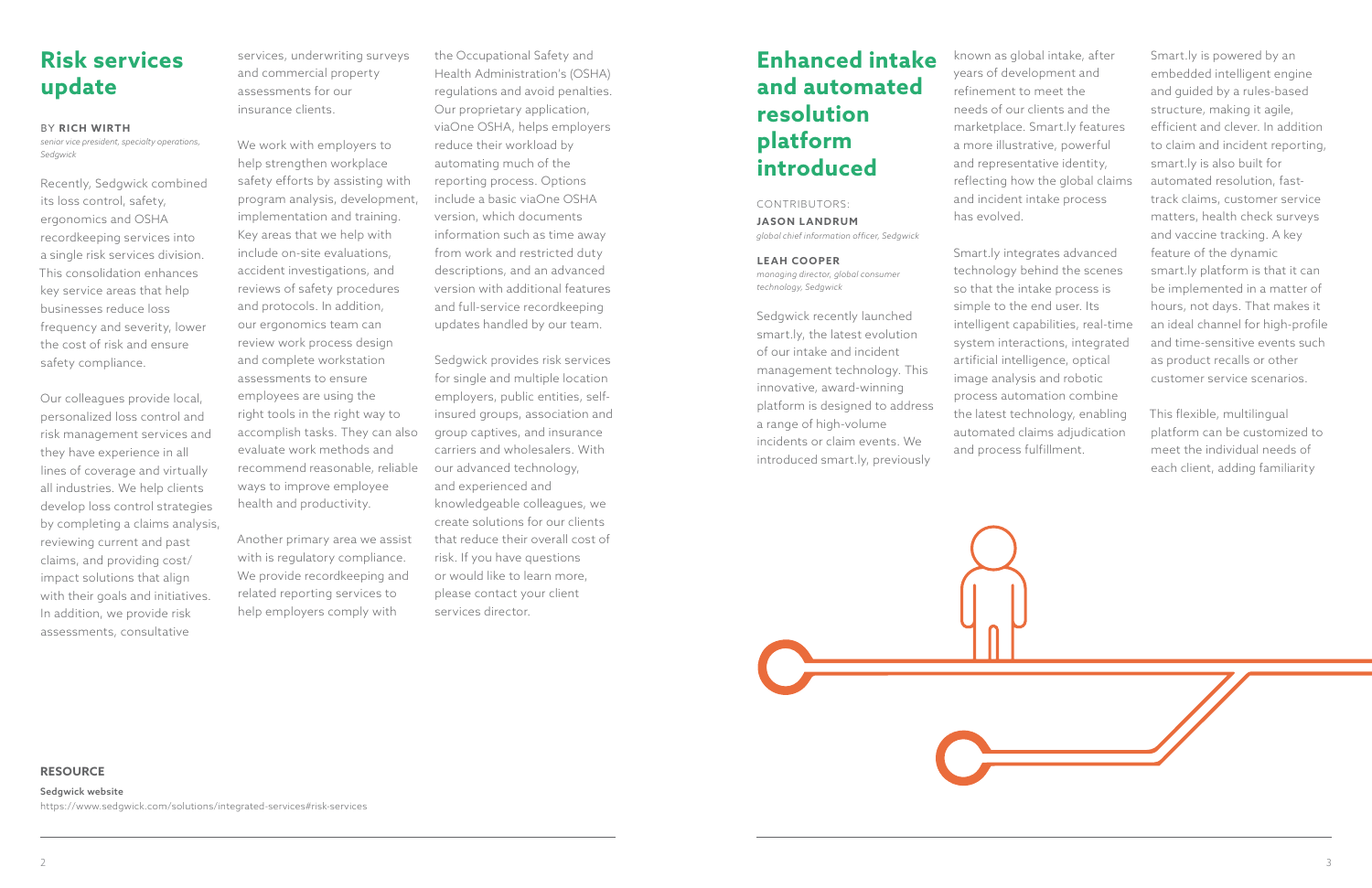for customers, managers or other users with custom branding and landing screen messaging, tailored scripting and data fields. Smart.ly's intuitive scripts make it easy to report an incident, and new scripts can be created quickly, making it highly adaptable. In addition, smart.ly's artificial intelligence and automation capabilities allow it to instantly obtain and share information between many sources, taking the approval process for a claim or case from days down to seconds.

Smart.ly offers a secure and easy way for customers, managers or other users to file new claims and resolve issues directly online. Our cloud-hosted platform guides the user through a series of reflexive questions that gather the appropriate information. This intuitive scripting ensures each question connects logically to the next, collecting only the data relevant to that specific event. In addition, smart.ly leverages application programming interfaces (APIs) to securely exchange information with external

sources to validate requests and accelerate resolution. The rapid exchange of information enabled by APIs streamlines data accessibility and ensures accuracy.

With smart.ly, our goal is to find fresh ways to enhance the claims process and provide the best possible outcomes. Our people first, tech forward approach keeps us focused on what's most important. By creating powerful digital solutions, we can smartly support our colleagues and clients and provide a personalized, human-touch experience for employees, customers, policyholders in need of help.

Learn more at sedgwick.com/smartly.

# **Paid leave program updates**

## BY **BRIDGET CASWELL**

*director of national technical compliance – absence management, Sedgwick*

Several states recently made significant updates to their paid leave programs. Below are the key changes in Oregon, Rhode Island and Washington.

## **Oregon amends PFML timeline**

Oregon has amended the implementation timeline for its paid family and medical leave (PFML) program. House Bill 3398, which became effective on September 25, 2021,

includes several date changes that will impact employers and their employees.

Previously, payroll contributions and employer notifications to employees were set to begin on January 1, 2022, and employees could begin using leave benefits on January 1, 2023. Under the amended law, employers and employees must begin making contributions to the program by January 1, 2023. Additionally, the discrimination, retaliation, recordkeeping, notice and penalties provisions of the law also become effective on January 1, 2023. The provision requiring employees to provide notice to employers before they

take leave becomes effective on August 3, 2023. Employees may begin using the leave and benefit portions of the law, and receive job protection benefits, on September 3, 2023.

The state's PFML program, enacted in 2019, will provide eligible employees with up to 12 weeks of paid family, medical and safe leave benefits in certain circumstances.

# **Rhode Island increases caregiver leave**

Rhode Island's temporary caregiver insurance program has been amended to include additional weeks of paid leave.





The state's current temporary caregiver insurance program provides eligible employees with up to four weeks of paid leave in order to bond with a newborn child or a child newly placed for adoption or foster care with the employee or domestic partner, or to care for a child, a parent, parent-inlaw, grandparent, spouse or domestic partner who has a serious health condition.

# **Washington expands PFML benefits**

The state of Washington has amended its paid family and medical leave (PFML) law to permit additional workers to use the benefits in response to the coronavirus (COVID-19) pandemic. The provisions in House Bill 1073 are effective for claims from January 1, 2021 through March 31, 2022 or until the fund is drained.

# **RESOURCE**

Sedgwick website https://www.sedgwick.com/smartly